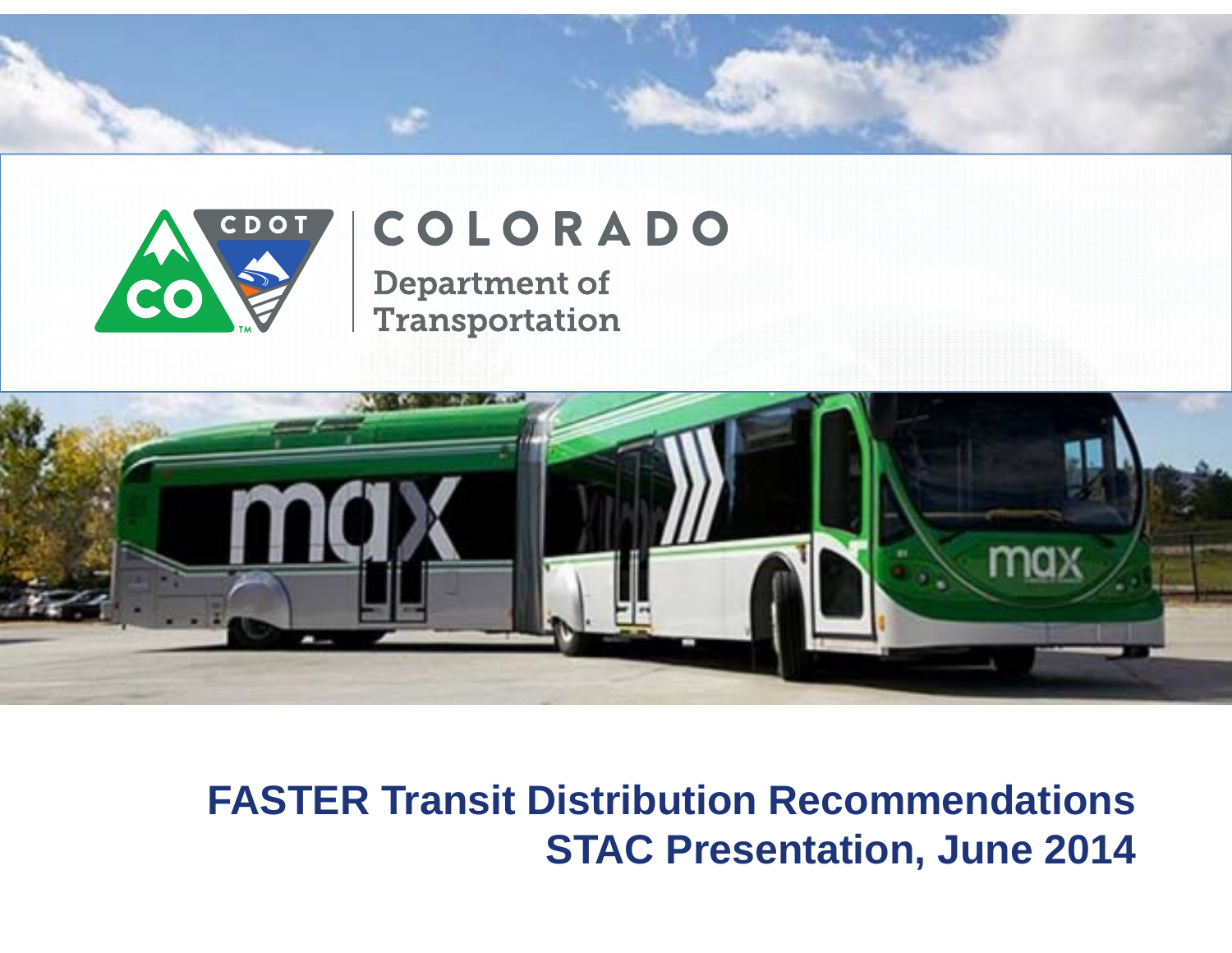

## COLORADO

**Department of** Transportation

## **Division of Transit & Rail**

- • Role: Manage State Transit Program
	- FTA Funds & Programs
	- FASTER Transit Funds & Programs
	- • Large Urban Areas are direct recipients of FTA Funds
- • Responding now to Changes
	- •MAP-21 Loss of capital funding (\$8-\$9 M/year)
	- • Federal and state direction to become more performance-based and coordinated
	- Fill service gap between transit systems in Colorado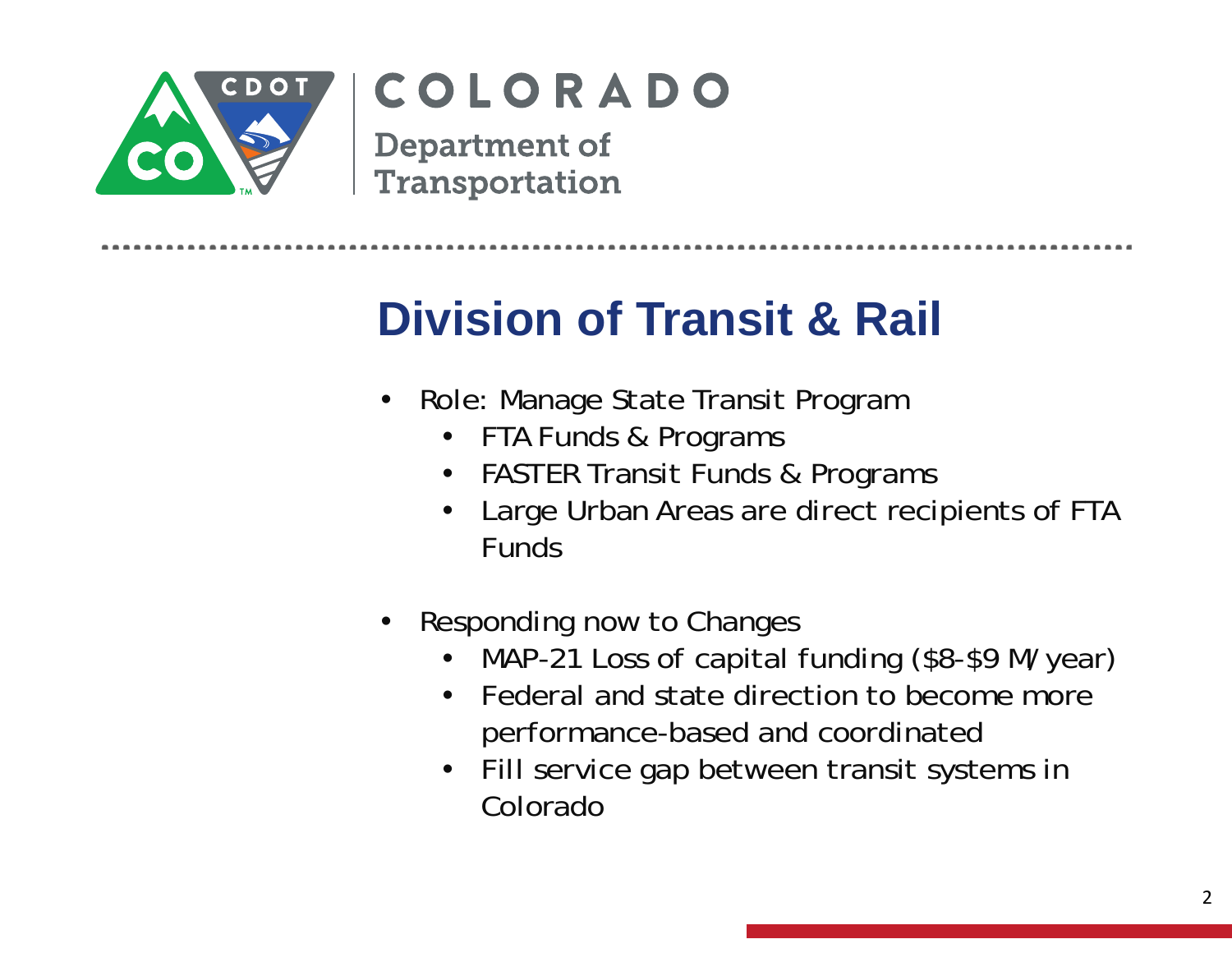

# **Process & Input Received in Development of Recommendation**

- • Transit & Rail Advisory Committee (TRAC)
	- $\bullet$ 3 full-membership TRAC meetings
	- • 4 subcommittee meetings including statewide representation from transit & MPO reps.
- • Policy Options Workshops w/ Transit Grant Partners
	- •4 meetings statewide
- •CASTA Board Briefings (2)
- STAC Briefings / Memos
	- 2 meetings, 2 non-meeting memos, and 3 additional meetings on PD14
- TC Direction plus progress briefings to T&I Committee & TC Workshop
	- •5 meetings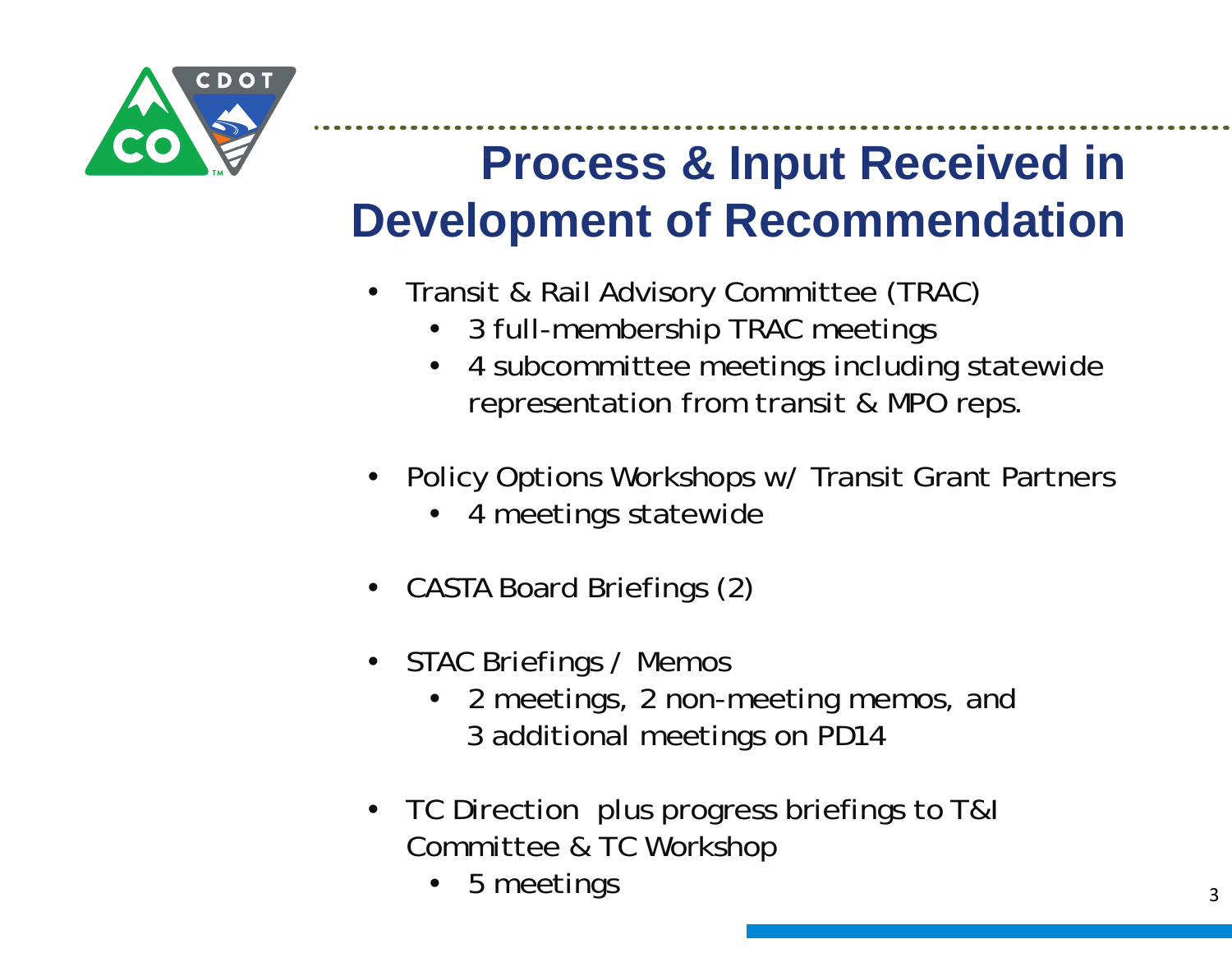

-------------

-------------

# **Recommendation**

 $\triangleright$  \$4.1 Million small agency capital (all except MMT, Transfort, RTD) ▶ \$0.9 Million large urban capital (MMT & TransFort)

 $\ge$  \$5.0 Million Local Pool

 $\triangleright$  \$1.0 Million for DTR Administration, Planning, Tech. Assistance ▶ \$3.0 Million for CDOT Interregional Express (IX) Bus Service ▶ \$1.0 Million Operating Assistance for Other Regional / Interregional Bus Service  $\triangleright$  \$3.0 Million for large urban capital (RTD) ▶ \$2.0 Million Statewide Competitive Capital Pool

 $\triangleright$  \$10.0 Million Statewide Pool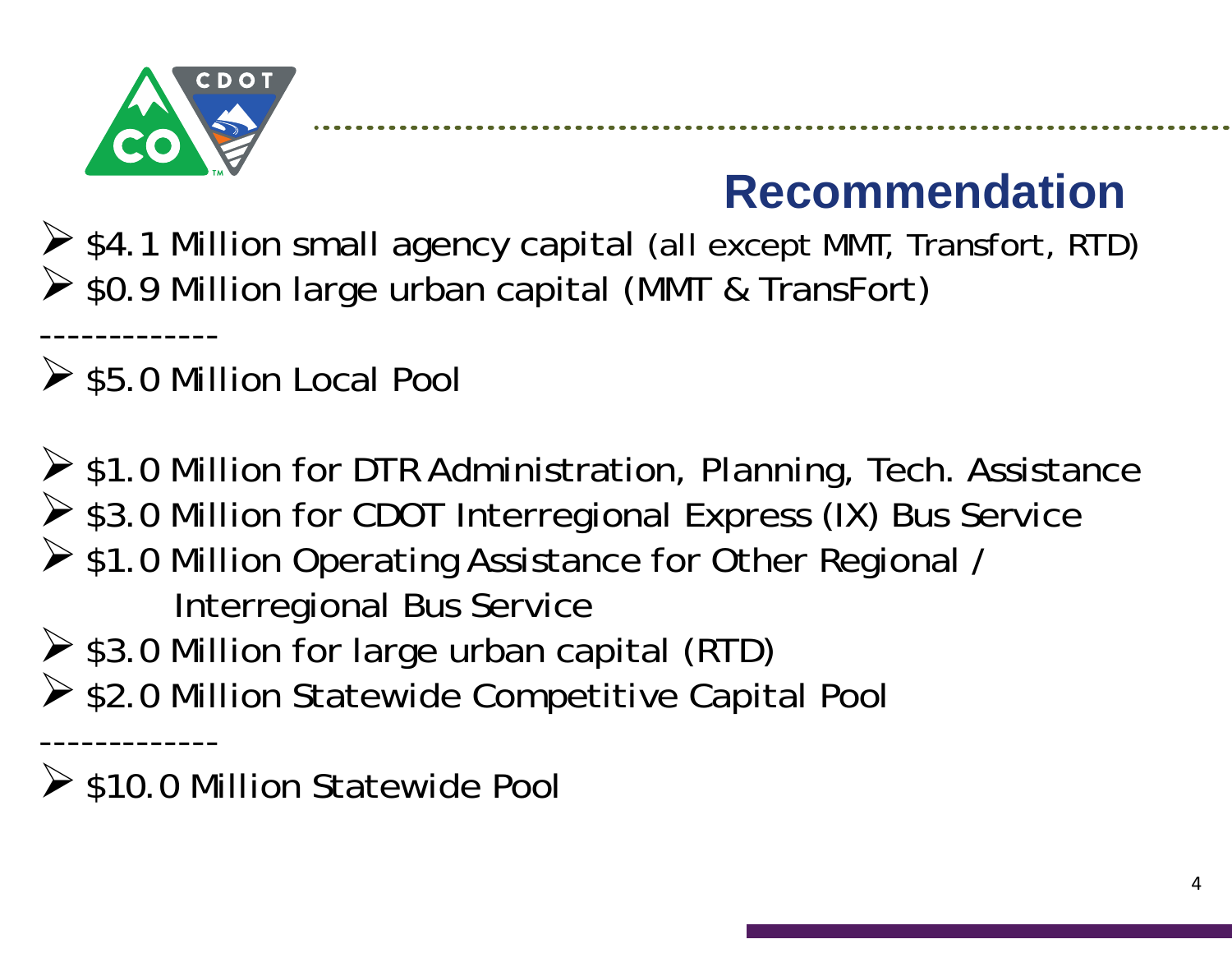

#### **Overall Recommendation Assumptions**

. . . . . . . . . . . . . . . . . .

Recommendations here are intended for 3-year period

- CDOT commitment to provide stable expectations
- CDOT work through unintended consequences of this new approach
- CDOT to fulfill performance-based data collection as basis for potential future adjustments to the FASTER transit distribution
- Assess / revisit in calendar 2017 for distributions beginning FY 2019
- USDOT likely may need several years to fully interpret rules/guidance for either a re-authorization or continuing resolution for MAP-21
	- > Transit Asset Management
	- **≻** Safety & Security
	- Capital Program (5309/5339) & State of Good Repair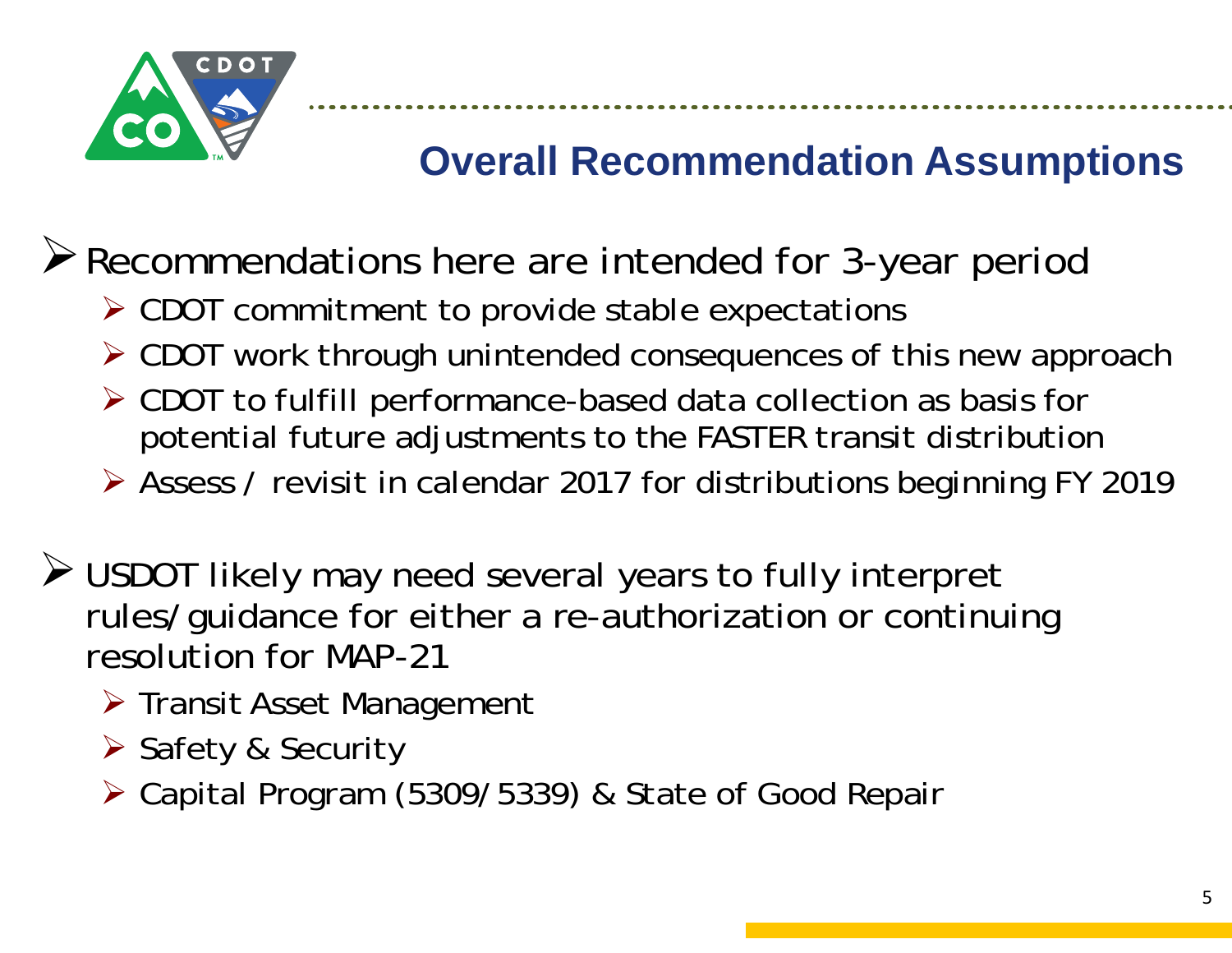

#### **Local Pool Recommendation**

................

#### $\triangleright$  \$4.1 Million small agency capital needs

- > Highest priority emphasizes a bus replacement program
	- $\triangleright$  Safe statewide fleet
- Allocations guided by performance-based asset management tools
	- ▶ PD14: 65% or more of vehicles are in fair, good, or excellent condition
	- ▶ PD14: 100% of grant recipients have an Asset Management Plan by 2017
	- Vehicles are rated by age & mileage using FTA definitions & guidance
- CDOT DTR provides annual "pre-call" process to address variances
	- ▶ Replacement needs in a given year exceed funds available
	- Earlier-than-planned replacements to deal with "lemons" or other special cases
	- Non-vehicle capital needs are considered
	- Input from & coordination with CDOT regions/divisions and other CO agencies
- $\ge$  \$0.9 Million large urban capital needs
	- **► \$0.7 M to MMT, \$0.2 M to Transfort, cannot compete in \$4.1 M pool**
	- Agency-specific, not for the entire area / region
	- $\triangleright$  Required to submit list of eligible projects for evaluation & selection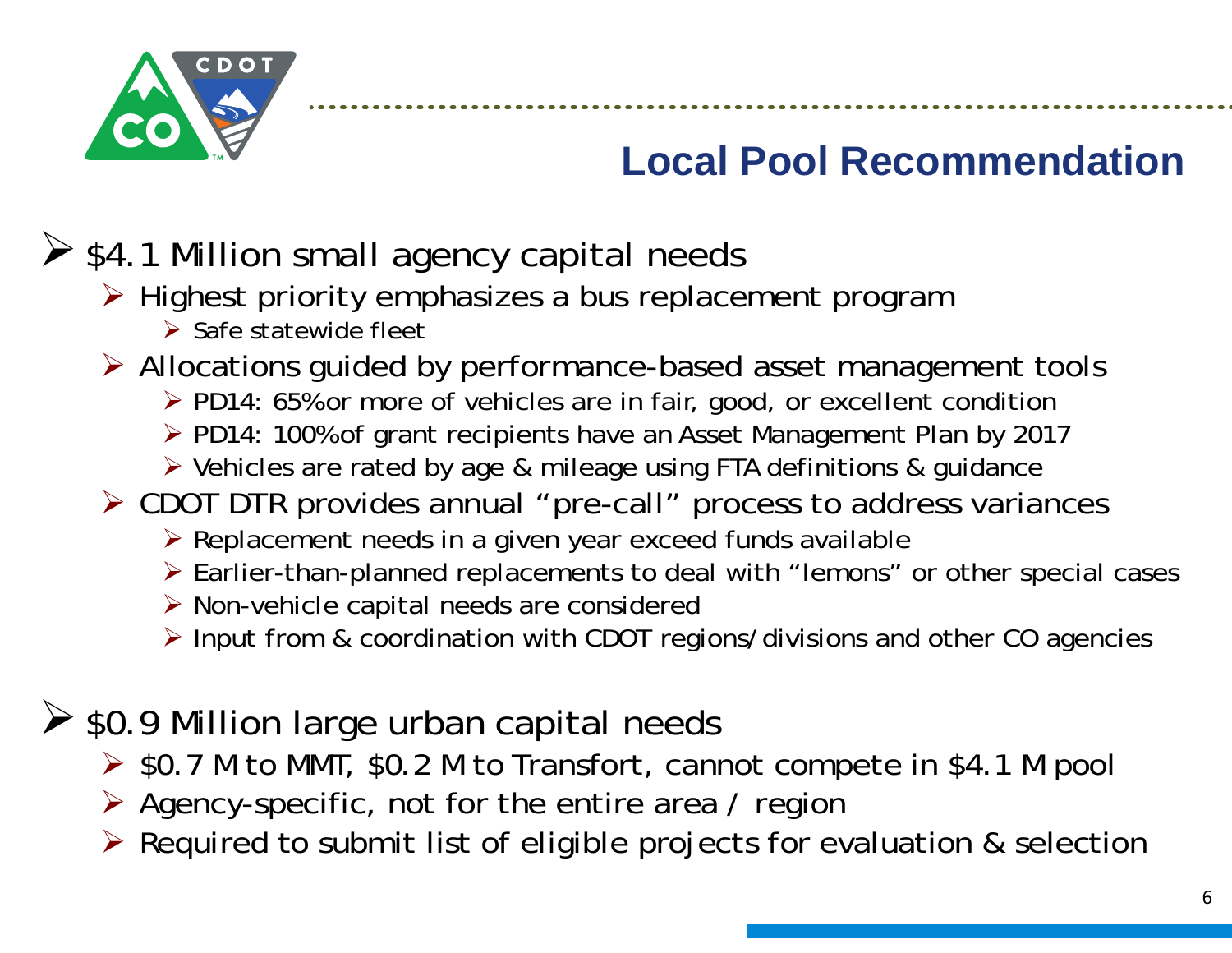

-------------

## **Statewide Pool Recommendation**

..................

- $\triangleright$  Emphasis on statewide network, connecting populations, and funding projects of regional, interregional, and statewide significance
- $\triangleright$  \$1.0 Million for DTR Administration, Planning, Tech. Assist. ▶ \$3.0 Million for CDOT Interregional Express (IX) Bus Service  $\triangleright$  \$1.0 Million Operating Assistance for state partnerships in Regional / Interregional Bus Service  $\triangleright$  \$3.0 Million for large urban capital (RTD)
- ▶ \$2.0 Million Statewide Competitive Capital Pool

**≻**\$10.0 Million Statewide Pool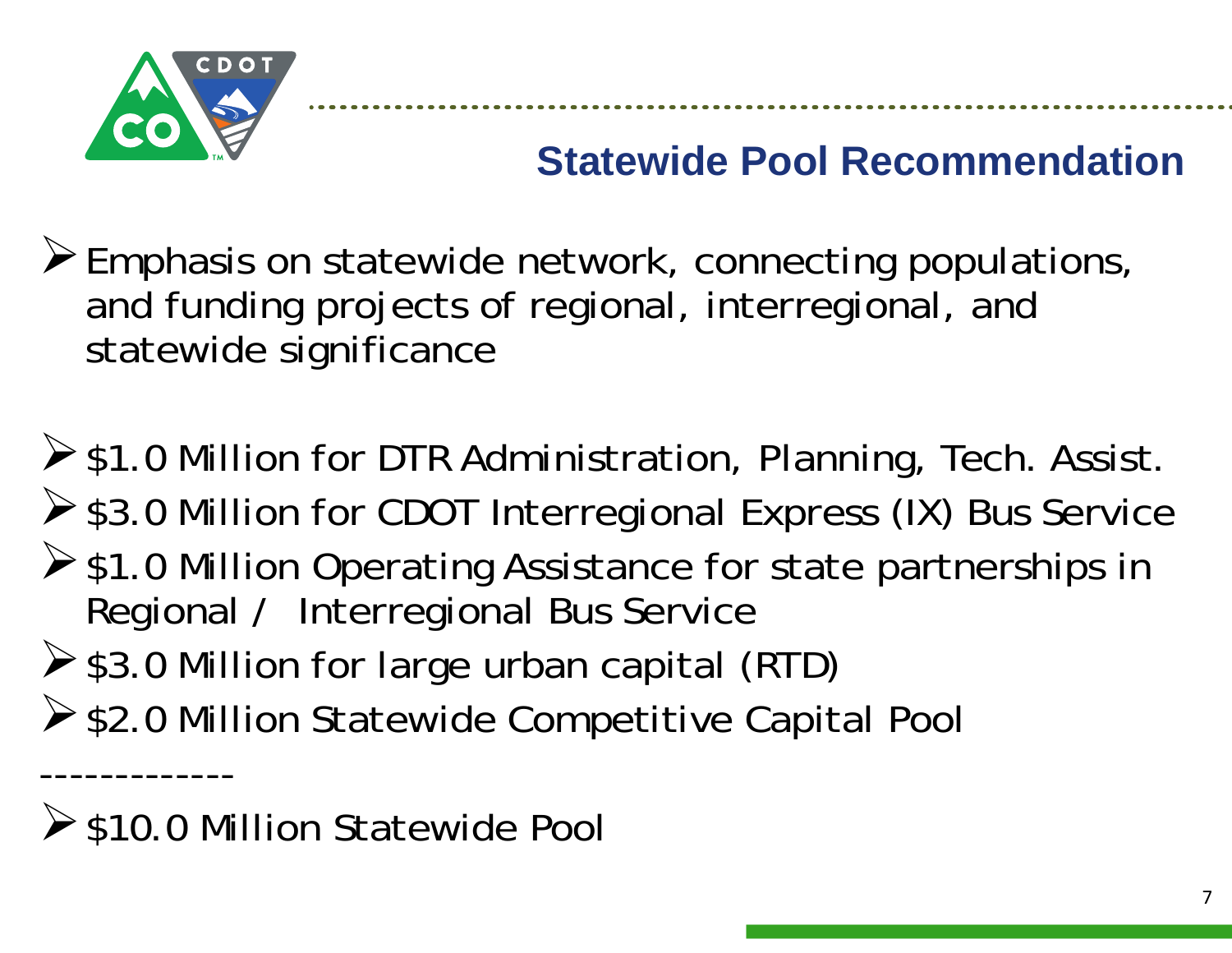

## **Operating Assistance Recommendation, 1 of 3**

#### ▶ \$1.0 Million Operating Assistance for Other Regional / Interregional Bus Service

- > PD14: statewide connectivity goal
- ▶ Need identified in most TPR's during the State Transit Plan
	- Difficult for local agencies to coordinate, create, and fund interregional service
	- CDOT has authority to operate or contract statewide
- Generally for new service or expansion of service
- $\triangleright$  Limited applicability for existing services if:
	- (a) clear state role in replacing expired funds, i.e. CMAQ or similar,
	- (b) participating agency (-ies) show a maintenance of effort
- ▶ Recognized by the Intercity & Regional Bus Plan
- Maximum of 50% state match or \$200,000, whichever is lower
- **▶ Performance standards & monitoring** 
	- $\blacktriangleright$ Farebox recovery for priority services
	- ➤ Riders per mile or per trip for essential services
- $\triangleright$  TC Approval with Annual FASTER Awards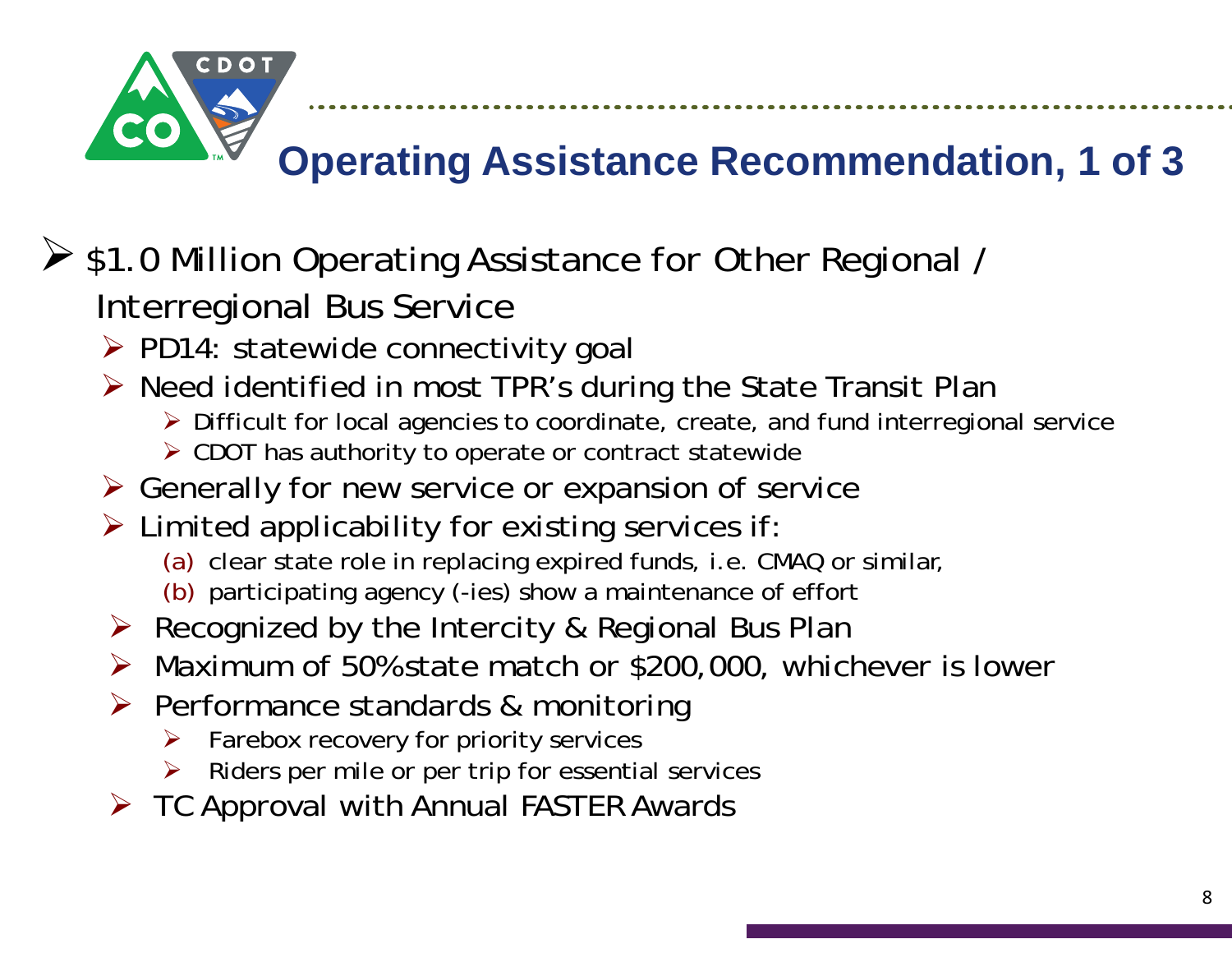

#### **Operating Assistance Recommendation, 2 of 3**

.......................

#### Open Applications for FY16 (July 1 2015- June 30 2016)

- $\triangleright$  To be eligible for FY16:
	- Application must identify local funding source
	- Must commit to beginning service by December 31, 2015
- Expected applications from plan's "priority" list of projects
	- **▶ FLEX: Fort Collins to Longmont**
	- ▶ RFTA to ECO Connection: Glenwood to Eagle County
	- ECO/Vail to Summit Connection: Vail to Frisco
	- These three, with 50%/200K cap, are expected to be approximately \$450,000
- Approximately \$550,000 available for other regional & interregional service proposals beyond plan's "priority" list
	- ▶ "Essential" & "Priority Candidate" service identified by Intercity & Regional Bus Plan
	- Eight expressions of interest received in response to call-for-interest
	- $\triangleright$  If eligible candidates apply, they may receive money in FY16
	- $\triangleright$  After viable candidates are identified, un-allocated funds are made available in the Statewide Competitive Pool.
	- ▶ Repeat process for FY17 & beyond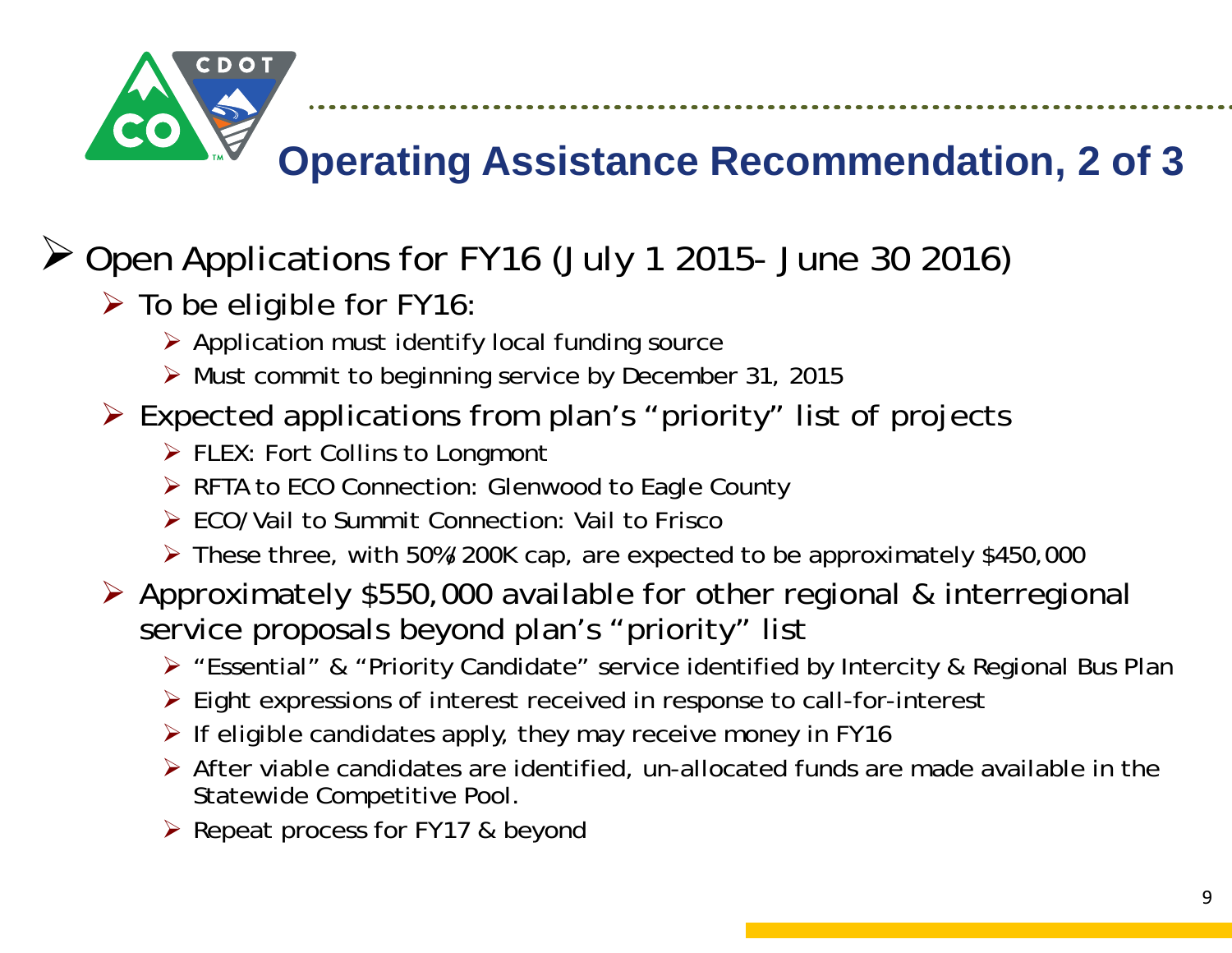

## **Operating Assistance Recommendation, 3 of 3**

............................

#### $\blacktriangleright$ **Policy Options**

- 1. \$450,000 to priority service in FY16 if local funding is committed Up to \$550,000 in additional awards beyond three priority services if eligibility and local funding is committed
	- a.Un-allocated funds are held ("banked") for operating assistance in FY17

. . . . . . . . . . . . . . . . .

- b. Un-allocated funds may be used for capital purchases for services which are readyto-go except vehicles
- c.Un-allocated funds made available for statewide competitive pool projects

Staff recommendation: 1c

- 2. \$450,000 to priority service in FY16 if local funding is committed No services beyond three priority services until future date Statewide capital competitive pool is revised to \$2.55 M for FY16
- 3. No CDOT-Agency partnerships for FY16 Statewide capital competitive pool is revised to \$3.0 M for FY16